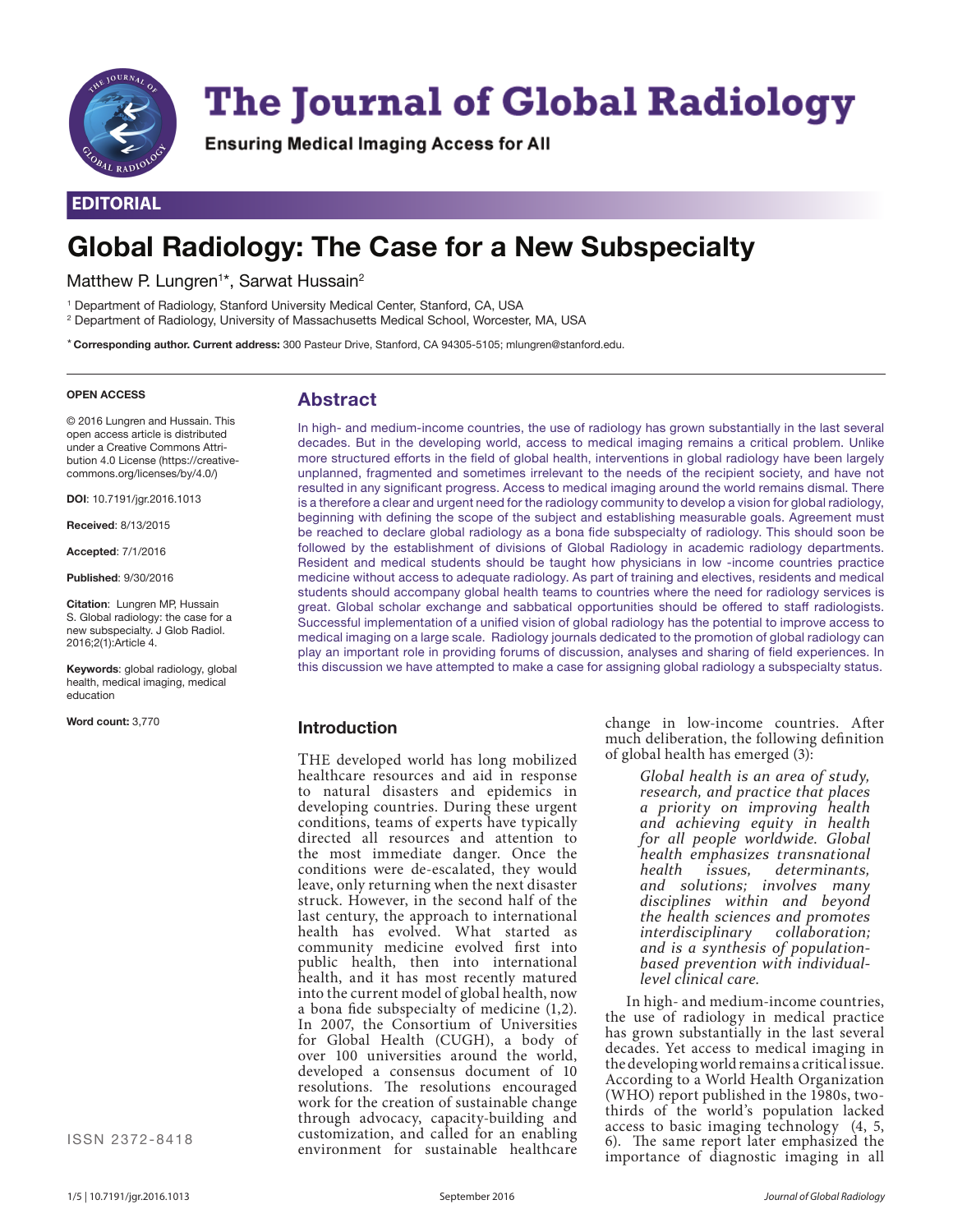spheres of health care, from health screening and primary care to advanced hospital healthcare. In the thirty years following the WHO report, many interventions aimed at improving access to radiology have been established. However, this has occurred in an unplanned and non-collaborative fashion. Well-intentioned individuals, governmental and non-governmental organizations (NGOs), professional societies, academic institutions and philanthropic groups have sought to expand accessibility through endeavors such as skill enhancement and equipment donation (4-6). In 2010, the WHO reported that, despite these efforts, two-thirds of the world's population continued to lack access to imaging technology. In addition, they discovered that the vast majority of the donated imaging equipment sat idle, broken or unused, and the number and skill level of the healthcare work force had not improved (1,4). Upon investigation, both donor and recipient factors were found to have contributed to this overall stagnation.

At the recipient level, there was a wide range of problems, including but not limited to: unreliable power supply, scarcity of money for capital equipment, lack of private investment, limited technical know-how, prevailing unconventional medical traditions, inadequate planning, inattention to health policy and absence of role models. The largest problem from the donor level was an oversimplification of implementation strategies, which reflected the developed world's naiveté to the challenges of the developing world. Interventions generally consisted of short training courses with periodic and interrupted on-site presence. Trainings incorrectly focused on the diagnosis and management of diseases prevalent in the developed world and often utilized inaccessible tools or techniques. The donated equipment was often obsolete, and sometimes beyond repair. Importantly, local biomedical engineering support was frequently unavailable and international contracts were too expensive to maintain. This gap in support left the donated equipment useless when technical problems were encountered.

In the developed world, radiology is an enterprise, not just a clinical discipline. For diagnostic images to be ready for interpretation, a great deal of ancillary support must happen seamlessly, including technical know-how, planning, training, expense and regulatory approvals. Coordination of the aforementioned is the key to successful implementation. Equipment maintenance and periodic replacement is required for a quality operation to stay functional. Radiologists in the developed world generally are not involved in the ancillary work done by architects, builders, installers, calibration engineers, accepting testing and regulatory inspectors. Availability of uninterrupted power supply and skilled workforce is never an issue.

In developing countries, on the other hand, radiologists are expected to manage the entire process from the concept to patient services, all while in severely resource-constrained environments. Needless to say, the practice of radiology in the developing world differs substantially from that in the developed world. Without education and discussions at the global level, it may not be possible for donors to imagine or understand the plethora of issues encountered by radiology operations in the developing communities. Therefore, it is important for the global radiology community to arrive at a uniform understanding of the scope of the issues facing accessible medical imaging in the developing world, and begin to create cohesive solutions. The implementation of a unified mission has the potential to revolutionize medical imaging for the developing world. To start the dialogue, we would like to propose the following definition of global radiology:

*The study of diagnostic radiology and related medical and non-medical sciences that impact the delivery of medical imaging services, education and research. The goal of global radiology is to*  *assure medical imaging access for the underserved worldwide.*

 Consensus on a definition will lead to organized, sustained, and systematic interventions where everyone pulls in the same direction. Establishing global radiology as a subspecialty is one practical solution that evokes a systematic approach. Streamlined education, training and intervention will prepare subsequent generations of radiologists with the necessary attitudes and skills to address the medical imaging access crisis. To achieve this, academic departments should have the choice to make global radiology a subspecialty within radiology. The Department of Radiology at the University of Massachusetts (UMass) has already established such a division of Global Radiology. The UMass Global Radiology program is on par with other subspecialties, such as thoracic radiology and vascular interventional radiology. As leaders of the field, the department at UMass also launched an openaccess, online Journal of Global Radiology (www.jglorad.org) in 2015.

The Global Radiology program at UMass strives to educate staff and residents on the current status of radiology in the developing world and to understand the challenges of establishing radiology services in low-resource settings. The program teaches successful strategies for working in developing countries and has developed a training module to prepare residents for electives or rotating fellowships. As academic institutions begin to organize global radiology subspecialties, successful global health initiatives in other clinical disciplines can serve as models to emulate. Programs should consider implementing international department and scholar twinning exchange programs for radiology personnel and consultation programs.

In return, the staff and residents of developed countries will have opportunities for innovative research, enhancement of curriculum vitae, guest speaking and travel. Participants will also gain a deeper understanding for the partner country's culture, customs and attitude toward healthcare. Organizations such as the WHO, CUGH, Imaging the World (ITW), World Federation of Pediatric Imaging (WFPI) and RAD-AID – to name a few – have created opportunities for resource development in the developing world. These opportunities invite the creation of uniform metrics for implementation, evaluation, and assessment. General agreement on a curriculum at several levels is necessary. Standardized educational contents and methods of delivery, both in the developed and developing world, would help to bridge the chasm between the two. Many academic leaders have proposed the need to develop a universally accepted global radiology curriculum. The curriculum would have enough flexibility so that it may be customized to fit the needs of a particular society or country. Such a curriculum will improve the quality, quantity, and overall impact of initiatives undertaken by donor entities. Suggested content of the curriculum have included teaching pertinent diagnostic skills for diagnosing common local diseases, basic imaging proficiency and performance, attitudes and accountability training, and simulation training for interventional radiology, where applicable.

Employing current technology, the syllabus would be remotely delivered through a combination of webinars, free access to educational websites, journal clubs, case discussion and clinic radiological conferences. Clinicians and paramedical personnel would have the opportunity to develop and implement radiology curriculum for their own subspecialties. Such curriculums would help bridge the huge gap between the supply and the need of skilled radiologists. With paramedical staff, training midwives in the basics of obstetrics ultrasound can improve perinatal mortality. Senior residents or fellows in the developed world stand to gain excellent teaching experience in educating non-radiologists.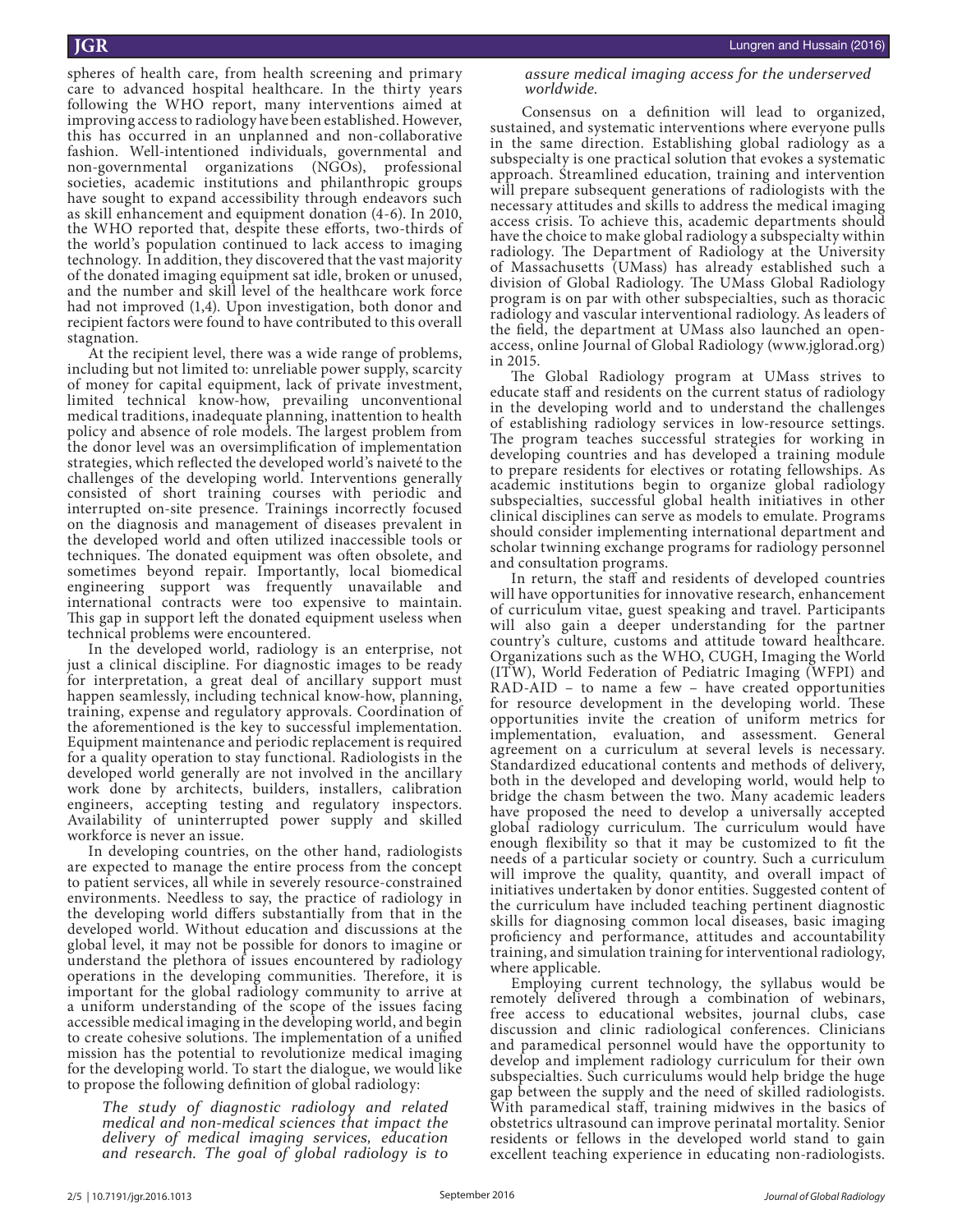This is especially important, as there are only a few structured radiology residency programs in the developing world.

 Hands-on training for interventional procedures are best delivered in a realistic or simulated environment prior to performing procedures on live patients. For visiting radiologists from the developing world, simulated training would obviate the need for licenses, malpractice coverage and HIPPA requirements.

Cultural, social, religious and economic education about recipient societies is important for successful collaboration and sustained relationships. Development of special modules to educate hospital administrators, politicians and other opinion leaders would shape attitudes toward health services funding and improve international health policy.

#### **Global radiology and an educational curriculum**

Curricula for residents and fellows in the developed world have been proposed in the literature (12).

Global radiology education provides awareness of many aspects of the developing world. Such knowledge is not only useful in the delivery of radiology education and service, but also helps make elective rotations in global radiology more personally fulfilling. Additional benefits include research opportunities, enhancement of social awareness, experience implementing radiology programs in resource-strapped environments, and understanding of the effect of health policy on operations. The curriculum can include a large number of topics, both medical and non-medical.

Personal safety and security during travel and stay abroad is the first order of business. Prescriptions of travel clinics and any government advisories must be followed. While abroad, it is important to register with the embassy of the traveler's nation, and use common sense for personal safety. In order to influence and educate recipient society, it is essential to be sensitive to the local political, cultural and religious imperatives. Knowledge of local disease prevalence, especially parasitic and infectious conditions, their pathophysiology and imaging presentations, will give a head start to any visitor. In absence of advanced equipment, the global radiologist must brush up on their plain film radiology before a visit. Imagingguided biopsy and fluid drainage may be introduced by training in a simulated environment, such as a turkey breast with embedded olives.

#### **Current efforts**

Never before have there been more ongoing efforts to increase global access to radiology. For instance, the United Nations (UN) and the WHO held two recent hearings on this topic, and they have committed to publishing and updating imaging education and outreach materials for partner countries (4,7-9). The Radiological Society of North America (RSNA), American College of Radiology (ACR), the Royal College of Radiologists, UK (RCR) and the European Society of Radiology (ESR) also have international programs, which provide travel grants for staff and trainee radiologists to serve in the developing world. Collaborations have been successfully implemented in Rwanda and Haiti (5,8,9). The International Society of Pediatric Radiology (ISPR) has also announced expanded international programs for pediatric radiology (5,9). The American Society of Radiology Technologists (ASRT) has made travel grants available to radiology technologists to provide outreach and education (5,9). Many NGOs, individuals, and other small groups have contributed to radiology education, services, and equipment donations. Notable among these are: RAD-AID (rad-aid.org), Imaging the World (ITW.org), Jefferson University Research and Education Institute (jefferson.edu/jurei) and Diagnostic Imaging and Medical Informatics Support Team (DIMIST.

org). With Internet services becoming ubiquitous and inexpensive, academic departments in the developed world are establishing video conferencing programs with their counterparts in the developing world.

RSNA, ACR, and ARRS have all hosted several refresher courses and many committee meetings on the topic of global radiology. But a consensus has yet to emerge on a unified mission to educate leaders in global radiology in developed countries and instill commitment to services abroad.

#### **Moving forward**

Radiology is following in the footsteps of other global health specialties such as internal medicine, pediatrics and surgery. These specialties have already developed global health career tracks, dedicated training opportunities (ACGME-accredited), faculty positions, and high visibility in international governing bodies and both governmental and non-governmental organizations. In fact, primary care and medical subspecialty physicians populate – and often dominate – institutions of global health research, aid and governance, as well as decision-making positions in state departments and ministries of health (10). Concerns have been raised that the prevalence of traditionally trained doctors in policy-making can lead to an inappropriate medicalization of policy, inadequate solutions to imaging needs, and a neglect of specialty involvement in improving global health disparities  $(11)$ . This re-emphasizes the need for training and recognition of global radiology practitioners and leaders. In fact, radiologists have an opportunity to leverage the outcomes of current and ongoing global radiology efforts to demonstrate the value of radiology involvement in global health policy at both the governmental and national level. Significant opportunities exist at the societal level to interact with large international health organizations responsible for directing health care resource allocation and public policy, and for delivering effective quality health care and education. Radiology leadership has an obligation to contribute to expertise in the development of policies that have global implications.

Now that there are formal (albeit not ACGME-accredited) opportunities for radiology and a high level of interest among faculty and trainees (12,13), an organized approach must naturally follow if we are to begin to truly address disparities or have input into radiology implementation as part of global health outreach efforts. We must focus on training global radiology leaders – to prepare them for service work and education, and to help formulate policy in large societies and NGOs.

#### *Global radiology certificate*

One way to crystallize global health radiology training is to offer a formal certificate or "mini-fellowship" from national radiology societies. Radiologists, technologists, nurses, and others would participate in a standardized curriculum. A certificate program would define the role of medical imaging in global health outreach. Many global health careers fall under one of three categories: global health practice and program delivery, global health research, and global health policy (14). These three areas serve as a starting point to consider the scope of competencies and capabilities necessary for radiologists to lead global health efforts.

RAD-AID now offers a six-month interactive online course to provide formal training to radiology professionals, including physicians, technologists, nurses, administrators and educators. The course includes text-based learning, as well as supervision and mentorship in planning and implementing an international health project. Successful participants in this program receive a Certificate of Proficiency in Global Health Radiology from RAD-AID, and "an essential understanding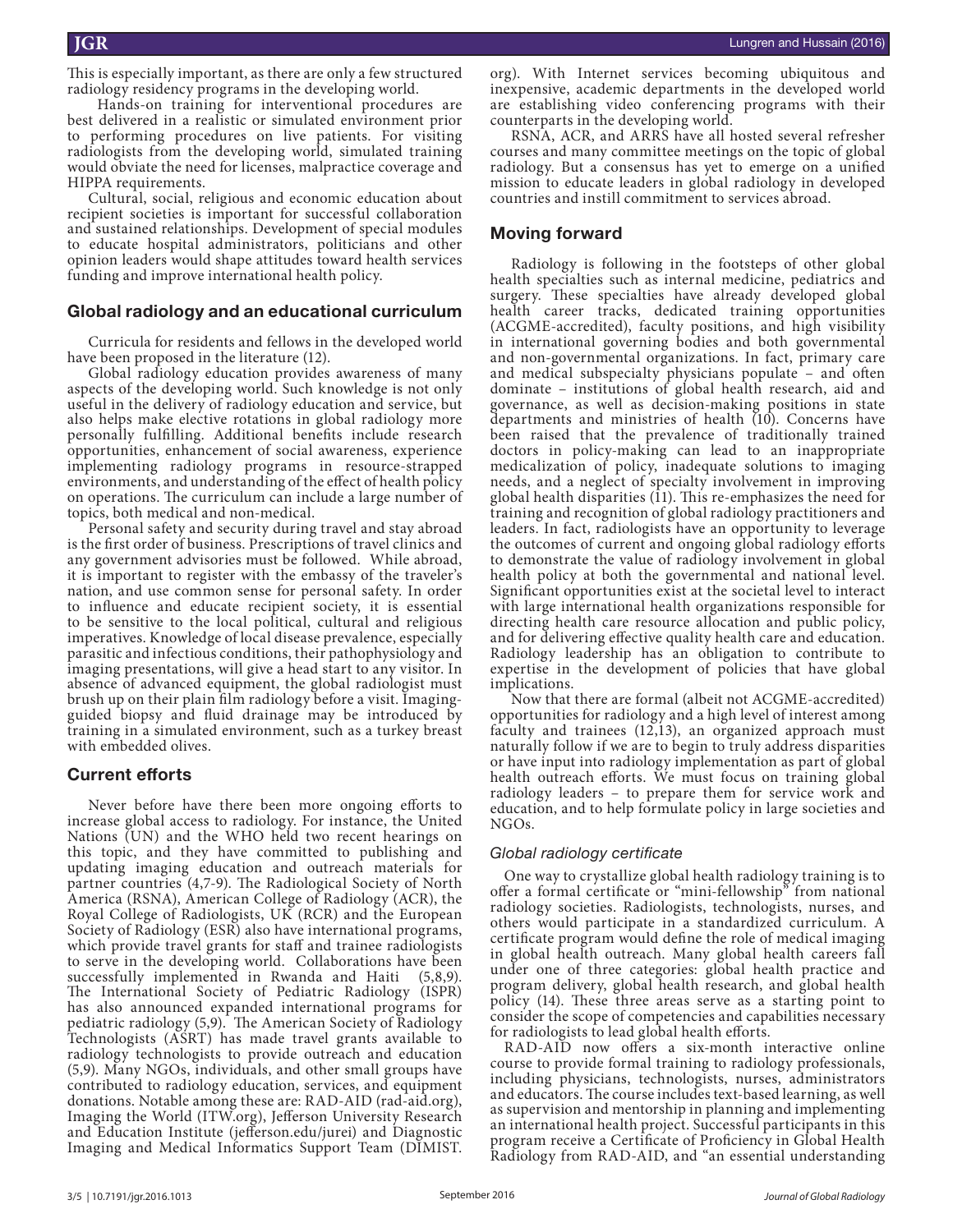of issues affecting radiology in the world, a strong basis for using public health methods, skills in radiology project planning, and experience in carrying out a global health radiology initiative" (15).

#### *Medical students*

Global radiology provides for exciting elective rotations and/or research opportunities for medical students. As a part of the educational curriculum, medical schools offer widespread opportunities which typically result in a six- to ten-week exposure to medicine in another country. In the United Kingdom, approximately 40% of medical students visit a developing country during their elective period (16). In both the United States and Canada, about one third of students participate in a global health rotation. And in Germany, 36% of medical students travel to developing countries as part of their course work (16). These experiences give medical students the opportunity to write research papers, as one UMass Medical student did after a short rotation to a country in the Far East (17).

RAD-AID recently announced a partnership with the Columbia University College of Physicians and Surgeons in New York to offer an accredited elective course on global health radiology, in which lectures and case-based instruction from Columbia faculty are integrated and synchronized with a RAD-AID-supervised project abroad (18).

#### *Department and scholar twinning*

Important research conducted by radiologists and scholars in the developing world may not reach or be accepted by international journals. The theses may be pertinent and useful, but difficulty with English language or data analysis may be a hindrance to publication. Through scholar twinning, collaboration is forged between international radiology researchers and faculty radiologists in an academic department in North America or the United Kingdom. These collaborations can bring important research and discussions to publication. New insight into regional pathologies, socioeconomic issues and health policy can be brought to light. On the same footings, study protocols, reporting templates, quality management, educational and research agenda can be advanced through transnational collaboration between the leadership of radiology departments.

#### *Residents and fellows*

Following the global health example, elective international rotations for residents and fellows would be easy to implement. ACGME-approved global radiology fellows can usually be employed as "attending" radiologists in developing countries, and assist in running radiology services and teaching radiologists, technologists and the clinicians.

#### *Staff radiologists*

As stated above, funded travel opportunities to serve 2-26 weeks or more in developing countries are available. Staff radiologists have been availing these through various programs. For a global radiology curriculum to be effective, the faculty also needs to learn the status, the issues and the spectrum of solutions for radiology access for the developing world. Recently, Partners in Health (PIH) has initiated a welcome trend to sponsor attending radiologists spending sabbatical time serving developing communities. This opportunity provides for a mutually enriching opportunity for both the donor and recipient departments. Through such interactions, decision makers can be educated to formulate better health policies, and visiting radiologists can help in planning radiology services.

### *Journal of Global Radiology*

Until recently, there was no journal that catalogued the activities and achievements of individual radiologists and institutions working to solve access issues in the developing world. The publication of articles, announcements, available funding, programs, and other topics of global radiology were scattered in the literature. They were generally printed as "international radiology," "radiology outreach," or "undifferentiated papers." The *Journal of Global Radiology* (JGR) was launched in 2015 as a single site reference to address the burgeoning field of global radiology (19). The journal attempts to catalogue philosophical and scientific work that falls within the above definition of global radiology. Through publications in JGR, readers will be able to learn from the experiences of others.

Since little is known about the internal workings of many countries, new information will be critical in project initiation and management. JGR will likely be a rich source of information and motivation for the radiology leadership and potential donor organizations unfamiliar with the current efforts in global radiology. The donor pool and institutional funding may increase as a result. The journal will also act as a catalyst for collaboration. Donors and recipients' knowledge, service, business, and more will be facilitated at a global level. Policy makers and hospital administrators will have one source of information and motivation to pay due attention to radiological funding. Manufacturers will have the impetus to develop low-cost equipment and consumables once the size of the global market is better known. JGR will also offer readers one place to learn about global radiology work, ongoing projects, funding, business opportunities, and education. Additionally, JGR will help to connect job seekers and employees, planners and contractors, educators and students, and like-minded scholars at a global level.

# **Summary**

We have attempted to discuss why it is important to separate global radiology as a subspecialty of diagnostic radiology in academic departments of radiology. All prior attempts to address the critical issue of access to medical imaging in developing counties have not been met with much success. We have reviewed the current curricula of global radiology and contributed to it. We have identified support programs to address complex issues related to access at the global level. We highlighted the need for research in order to continue ongoing dialogues and support interventional programs at individual, departmental and government levels. We offer no panacea, but encourage all to continue the dialogue and implement what is suggested above.

# **References**

1. Rowson M, Willott C, Hughes R, Maini A, Martin S, Miranda JJ, et al. Conceptualising global health: theoretical issues and their relevance for teaching. Global Health. 2012 Nov 14;8(1):1.

2. Östlin P, Schrecker T, Sadana R, Bonnefoy J, Gilson L, Hertzman C, et al. Priorities for research on equity and health: towards an equity-focused health research agenda. PLoS Med. 2011 Nov 1;8(11):e1001115.

3. Koplan JP, Bond TC, Merson MH, Reddy KS, Rodriguez MH, Sewankambo NK, Wasserheit JN. Towards a common definition of global health. Lancet. 2009 Jun 6;373(9679):1993-5.

 4. Mollura DJ, Mazal J, Everton KL, Group RA. White paper report of the 2012 RAD-AID Conference on International Radiology